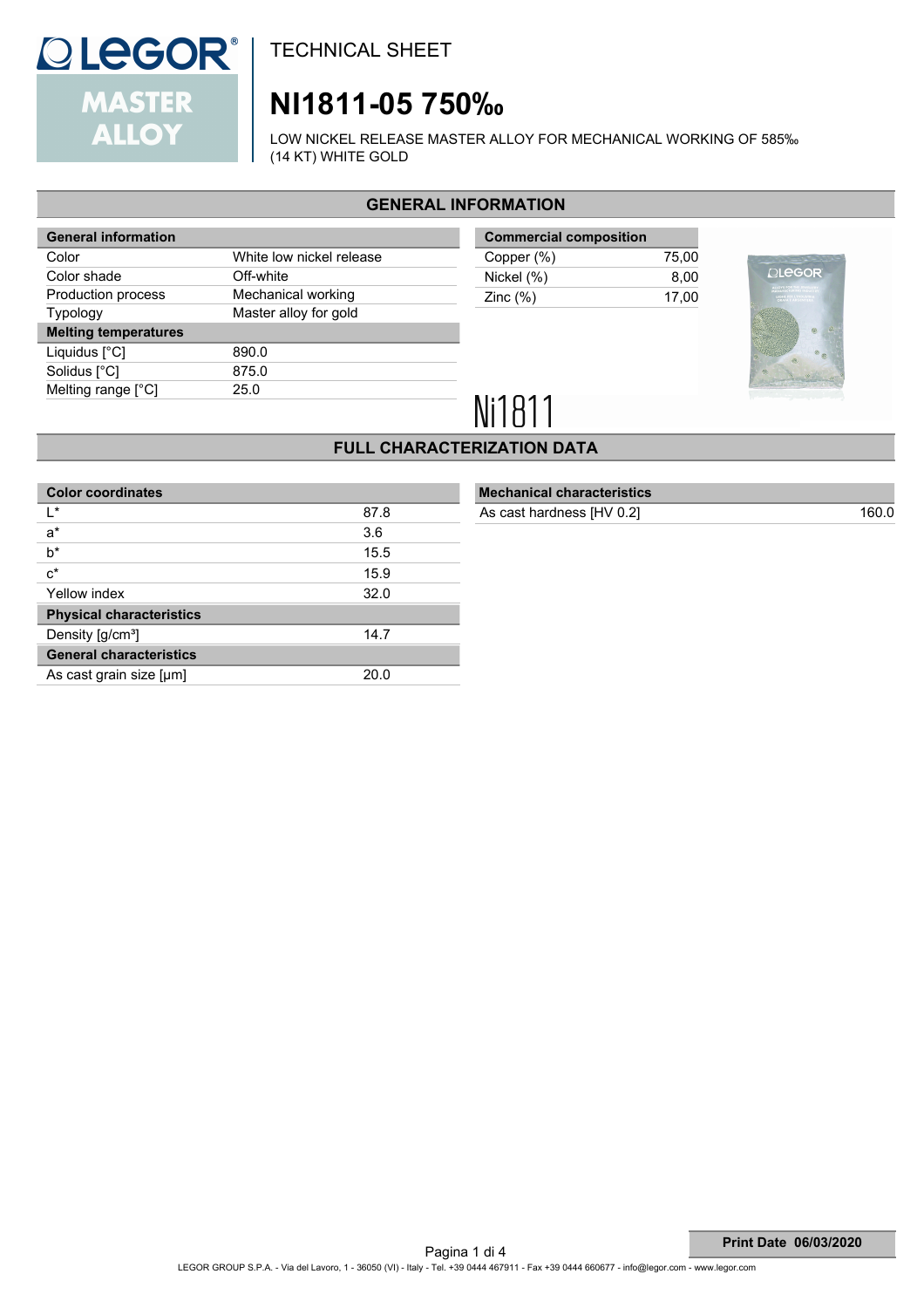

# **NI1811-05 750‰**

LOW NICKEL RELEASE MASTER ALLOY FOR MECHANICAL WORKING OF 585‰ (14 KT) WHITE GOLD

| <b>MECHANICAL WORKING PARAMETERS</b> |                      |                    |                               |                 |  |  |  |
|--------------------------------------|----------------------|--------------------|-------------------------------|-----------------|--|--|--|
|                                      |                      |                    |                               |                 |  |  |  |
| Pre-mixing temperature [°C]          | 1010.0               |                    | <b>Reductions</b>             |                 |  |  |  |
|                                      |                      |                    | Sheet - area or thickness (%) | 70.0            |  |  |  |
|                                      |                      |                    | Wire - diameter (%)           | 45.0            |  |  |  |
|                                      |                      |                    |                               |                 |  |  |  |
|                                      |                      |                    |                               |                 |  |  |  |
| <b>POURING TEMPERATURES</b>          | Countinous from [°C] | Countinous to [°C] | Ingot from [°C]               | Ingot to $[°C]$ |  |  |  |
|                                      |                      |                    |                               |                 |  |  |  |
| <b>Temperatures</b>                  | 990.0                | 1070.0             | 970.0                         | 1010.0          |  |  |  |
|                                      |                      |                    |                               |                 |  |  |  |
|                                      |                      |                    |                               |                 |  |  |  |
| <b>MECHANICAL WORKING ANNEALING</b>  |                      | Temp. from [°C]    | Temp. to $[^{\circ}C]$        | Time [min]      |  |  |  |
|                                      |                      |                    |                               |                 |  |  |  |
| $<1$ mm                              | 660.0                |                    | 700.0                         | 30.0            |  |  |  |
| $1 - 5$ mm                           | 660.0                |                    | 700.0                         | 35.0            |  |  |  |
|                                      |                      |                    |                               |                 |  |  |  |
| $>5$ mm                              | 660.0                |                    | 700.0                         | 40.0            |  |  |  |
|                                      |                      |                    |                               |                 |  |  |  |
| <b>Mechanical working quenching</b>  |                      |                    |                               |                 |  |  |  |

Let cool in air down to 550°C, then quench in a 50% water/50% alcohol solution or in water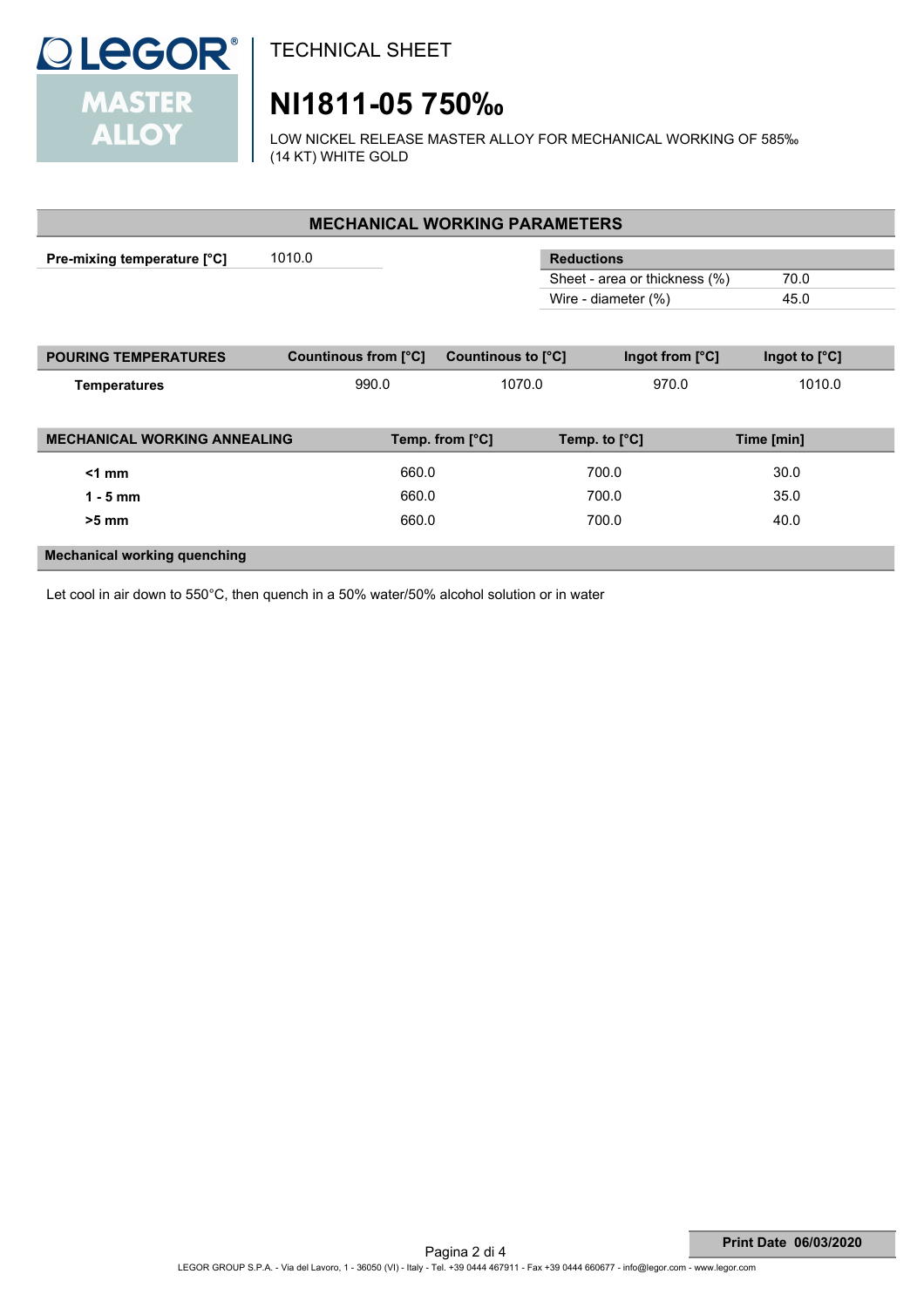

### **NI1811-05 750‰**

LOW NICKEL RELEASE MASTER ALLOY FOR MECHANICAL WORKING OF 585‰ (14 KT) WHITE GOLD

### **PRODUCT TECHNICAL GUIDELINES**

#### **Preliminary checks**

A preliminary check on the process and on the kind of items to be produced has to be done, in order to identify possible critical steps. Some kinds of production processes or of finishing are incompatible with nickel release reduction: they have to be eliminated or at least limited and measured,

even when using a low nickel release alloy. In order to minimize nickel release, it is important to obtain objects as much as possible without porosity, shiny, with homogeneous microstructure and with the minimum amount of soldered joints.

#### **Pre-mixing**

It is advised to pre-mix materials, by granulation or by casting of a semi finished item (bar, wire). This in order to optimize title and homogenization of the elements in the alloy.

#### **Material re-usage**

The maximum amount of reused metal allowed is of 50% in weight. The material should be clean, deoxidized and without inclusions. It's anyway advisable to not exceed 30% re-used metal.

#### **Processing temperatures**

Strictly respect process temperatures indicated in the technical chart. Preferably use casting systems that provide an easy measurement of the metal temperature.

#### **Flasks temperatures and quenching time**

For casting processes do not exceed 700°C for the investment flask. Use high quality investment in order to reduce reactivity between metal and flask.

For casting without stones, quench within 20 minutes after pouring. For casting with stones quench within 45 minutes after pouring.

#### **Microstructure of the item**

The item before finishing, or at least the composing items before soldering should be thermally homogenized (760°C x 40' followed by quenching) or annealed (680°C x 30').

Thermal treatments must be done in furnace providing temperature control and protective atmosphere.

#### **Surface porosity**

An item without porosity generates on average a lower nickel release than a porous object.

#### **Parts assemblies**

Mechanical assemblies of items constituted by the same alloy at 750‰ title are to be preferred. Items of other compositions are allowed for assembly (mechanical or by soldering), provided that they are nickel-free.

#### **Soldering**

Soldering techniques that give a good process control are to be preferred:

- a. Furnace soldering (with or without soldering pastes)
- b. Laser soldering with or without external material (same composition of the alloy at 750‰ title).

Note: although not forbidden, torch soldering is not advised.